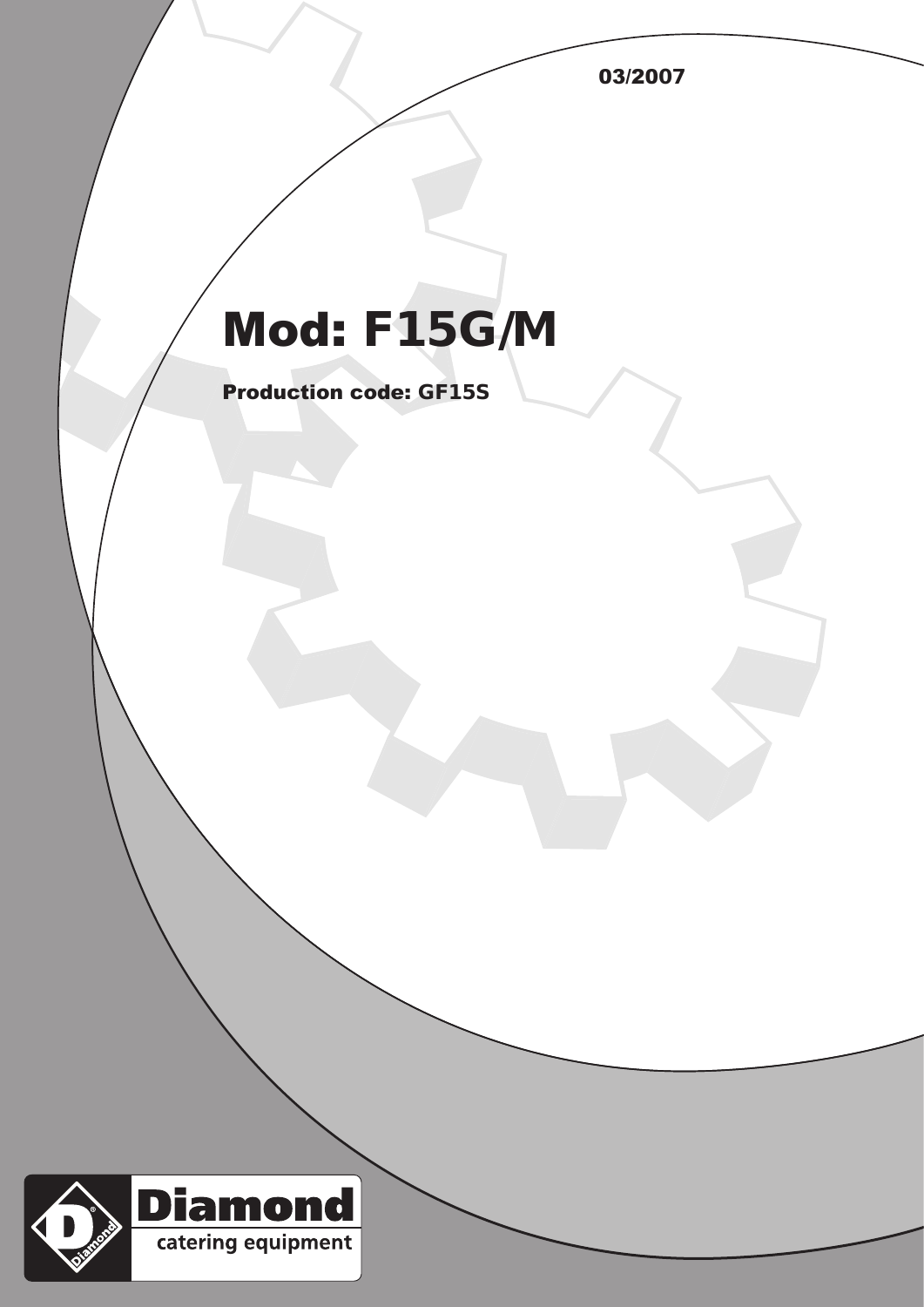## **1.1 GAS FRYER , CATEGORY II (NATURAL GAS AND L.P.G.)**

| <b>MODEL</b>             |                             | <b>F15G/M</b> | F15+15G/M      |
|--------------------------|-----------------------------|---------------|----------------|
| Dimensions               | <b>Type</b>                 | A             | A              |
| Width                    | mm                          | 375           | 750            |
| Depth                    | mm                          | 650           | 650            |
| Height                   | mm                          | 845           | 845            |
| <b>Total Height</b>      | mm                          | 1140          | 1140           |
| Net Weight               | kg                          | 44            | 81             |
| Tank dimensions and No.  |                             | 1             | $\overline{2}$ |
| Width                    | mm                          | 250           | 250            |
| Depth                    | mm                          | 330           | 330            |
| Height                   | mm                          | 350           | 350            |
| Tank capacity            |                             | 15            | $15 + 15$      |
| <b>Basket dimensions</b> |                             | 1             | $\mathbf{2}$   |
| Width                    | mm                          | 235           | 235            |
| Depth                    | mm                          | 275           | 275            |
| Height                   | mm                          | 105           | 105            |
| Pre-heating time (180K)  | ca. min.                    | 12            | 12             |
|                          | $\mathrm{^{\circ}C}$ / min. | 16            | 16             |
| Gas connection           | "А"                         | 1/2"          | 1/2"           |
| Nominal thermal capacity | $(1)$ kW                    | 13            | $26(13+13)$    |
| Combustion air / fan     | $m^3/h$                     | 21            | 42             |
| Gas consumption          | $(15^{\circ}C)$             |               |                |
| L.P.G. G 30 G 31         | g/h                         | 1025/1010     | 2050/2020      |
| Natural Gas H-G 20       | $m^3/h$                     | 1.37          | 2,75           |
| Natural Gas H-G 25       | $m^3/h$                     | 1,60          | 3,20           |

(1) Including the pilot thermal capacity approx. 200W ; 2x200W for models with 2 burners/tank

## **1.2 TECHNICAL CHARACTERISTICS**

Stainless steel frame AISI 304, stainless steel panels and base mounted on height-adjustable feet.

- **TANK** made of stainless steel AISI 304

**- GAS HEATING** by means of self-stabilising flame burners made of cast iron, assuring a high heating uniformity. Temperature thermostatic adjustment with safety valve and thermocouple for the interruption of gas in case of accidental extinguishment of the pilot burner. Piezoelectric ignition for pilot .

**- INDEPENDENT CONTROL** for the temperature of each tank, for models GF15+155 and GF25+255.